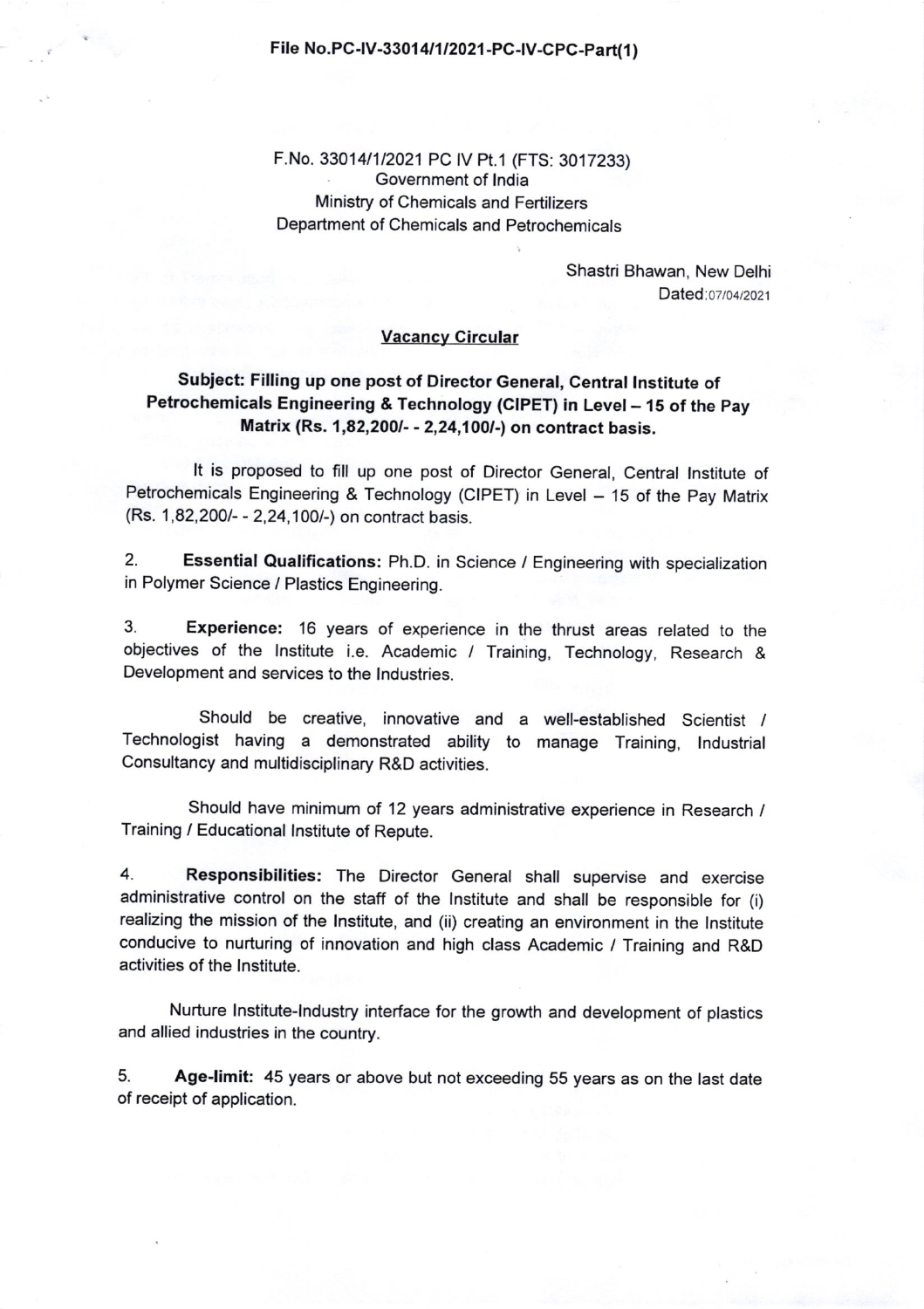#### File No.PC-IV-33014/1/2021-PC-IV-CPC-Part(1)

6. Method of Selection & Terms of Appointment: The appointment to the post of Director General will be made on contract for a period of six years in the Pay Matrix Level - 15 (as per  $7<sup>th</sup>$  Central Pay Commission) plus allowances as per Government of lndia Rules. ln deserving cases, the tenure can be extended by another term of six years or till the age of superannuation, whichever is earlier.

7. Application of eligible candidates, whose services can be spared immediately on selection, with complete bio-data of the applicant containing personal details, professional details, experience, particulars of papers, thesis, etc., published / credentials / distinction achieved in the field and other relevant details along with list of publications in international journals, patents, details of P.G. / Ph.D. scholars supervised, Research projects undertaken etc. (self-attested documents only) may be foruvarded to Shri T.P.N. Singh, Under Secretary (PC), Department of Chemicals and Petrochemicals, Room No. 342 'A' Wing, Shastri Bhawan, Dr. Rajendra Prasad Road, New Delhi - 110001, within 30 days of publication of the Advertisement in the Employment News.

It is requested that the vacancy for one post of Director General, CIPET (detail Advertisement enclosed), may be given wide publicity in the offices and subordinate and attached offices, public sector undertakings, research institutions, statutory bodies, autonomous bodies and semi-Government organizations under the administrative control of your Ministry / Department.

Encl. As above

(Sanjay Krishna Navhale) Deputy Secretary to the Government of lndia Tele no.: 011-23380592 E-mail: navhalesk.ofb@ofb. gov.in

To:

- 1. All Ministries / Departments of Government of lndia.
- 2. Director of all llTs and NlTs.
- 3. Directors of all CSIR Laboratories

Digitally signed by  $\frac{A}{2}$ ANJAY Registrar of all the Central Universities

Listing City P. All PSUs and autonomous organizations under the Department of Date:Wed Apr 07 18:26:07 IST

2021 Reason:Approved